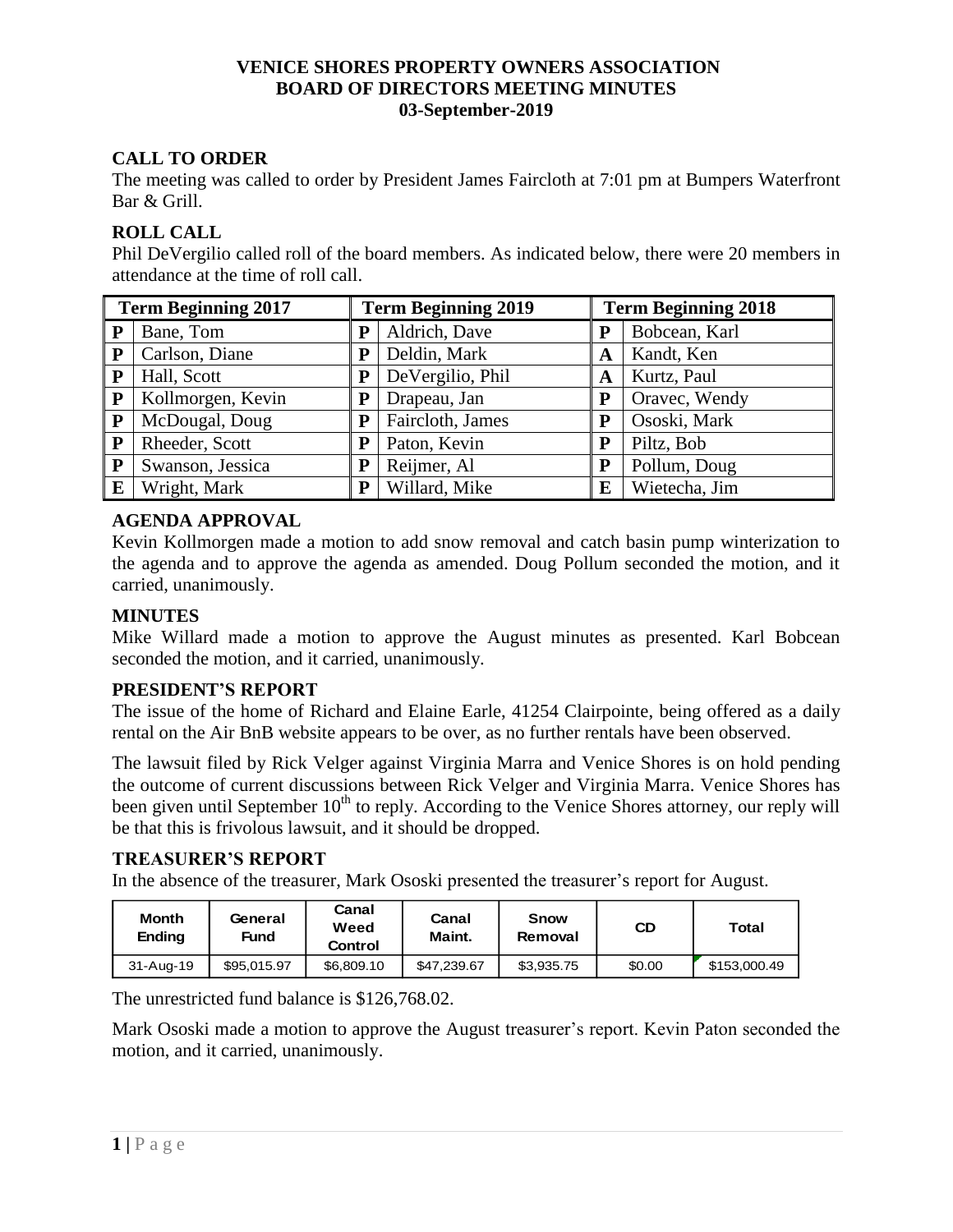Following discussion, Mark Deldin made a motion to approve the \$520.90 cost overrun on the Independence Day picnic expenses. Wendy Oravec seconded the motion, and it carried, unanimously.

Mark Deldin made a motion to table discussion of the 2020 budget until the October board meeting. Al Reijmer seconded the motion, and it carried, unanimously.

### **RECORD RETENTION/WEB REPORT**

Mark Ososki stated that he is up to date on all records.

On another subject, Mark Ososki reported that he had received a complaint regarding on-street parking. Since this is not covered by any VSPOA restriction, the caller was advised to contact the Macomb County Sheriff's Department.

# **CORRESPONDING SECRETARY'S REPORT**

Jessica Swanson advised that, if the November general membership meeting should coincide with election day, that she would not be able to attend the meeting. It is thought that there isn't a Harrison Township election in November 2019. Jessica will make an inquiry and report at the October meeting where discussion of an alternate meeting date can be discussed, if necessary.

### **SOCIAL MEDIA**

There has been nothing to report.

#### **CANAL COMMITTEE**

Mark Wright, by email, advised that Venice Shores canal water testing had not occurred in 2019.

### **MAINTENANCE COMMITTEE**

Kevin Kollmorgen reported that he has a snow removal bid from the same vendor as last season at the same price. Kevin Kollmorgen made a motion to approve presentation of the bid to the general membership at the November meeting. Mark Deldin seconded the motion, and it carried, unanimously.

Discussion of winterization of catch basin pumps and associated equipment took place.

Doug Pollum advised that the cost of the installation of a pump in the catch basin at 41543 Clairpointe is covered in the 2019 budget. Doug estimated that \$16,200 is required to complete flood control work at the Bayhaven and San Juan crossovers. Doug recommended that it be completed before winter using money from the general fund to be replaced by funds from the flood control account in 2020. Mark Deldin made a motion to present the situation for approval at the November general membership meeting. Jan Drapeau seconded the motion, and it carried, unanimously.

As advised at the August meeting, Doug Pollum stated that due to a recent knee operation and an upcoming European trip, he will no longer be able to devote much time toward managing, engineering, and providing labor for the street drainage system. Similarly, Doug McDougal has a hip problem that limits his ability to continue to be physically active in the project. Also, Doug McDougal is not available for much of the year. To relieve part of that activity, James Faircloth requested volunteers to monitor catch basin pump locations after each rainstorm. Board members responded as follows.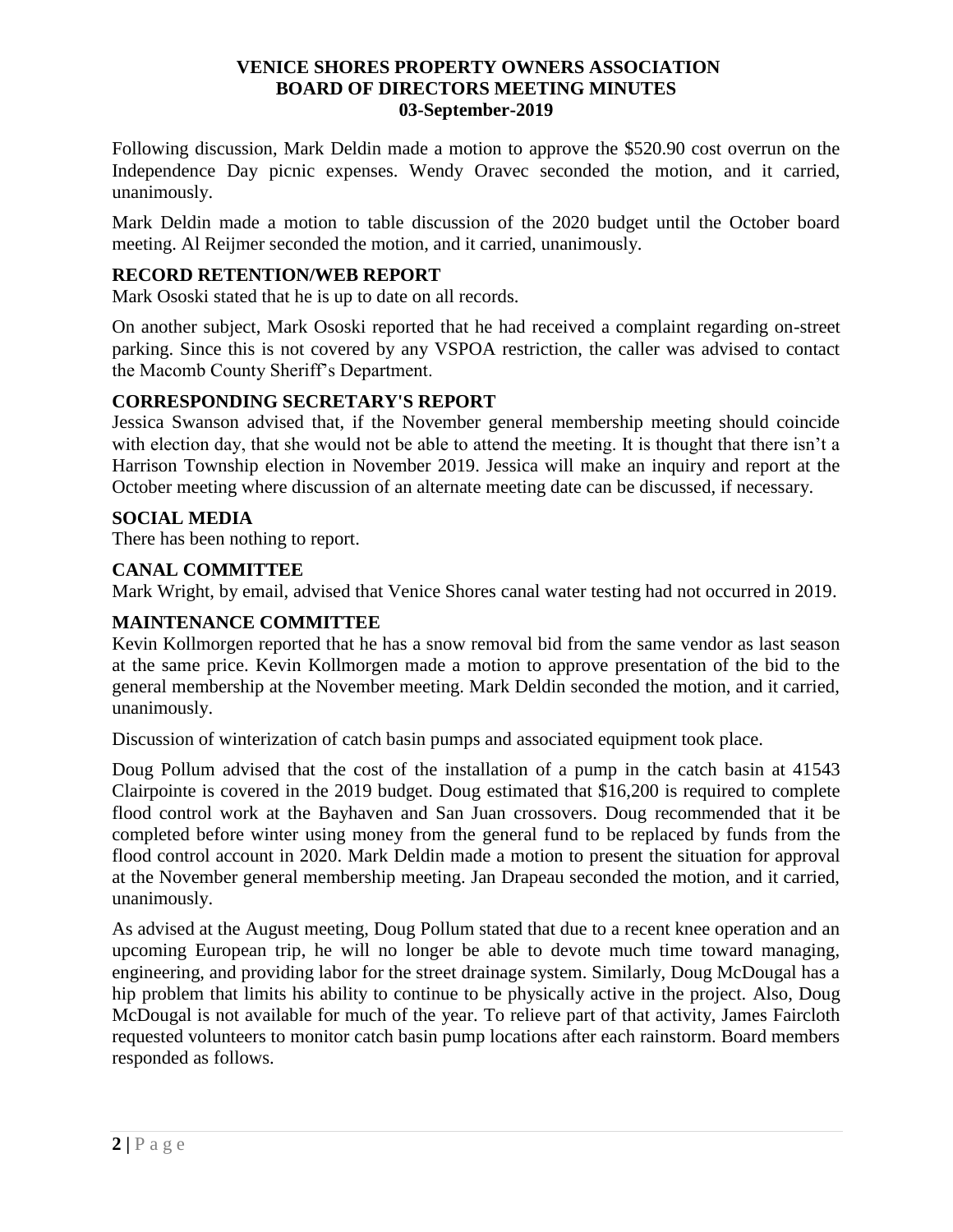| <b>Scott Hall</b>   | Gloca Mora  |
|---------------------|-------------|
| Phil DeVergilio     | Clairpointe |
| <b>Wendy Oravec</b> | Windmill    |
| Tom Bane            | Bayhaven    |
| <b>Kevin Paton</b>  | San Juan    |

Tom Bane recommended that additional volunteers be recruited at the general membership meeting.

James Faircloth directed that checks be issued ASAP to members furnishing electricity to run the catch basin pumps.

# **BUILDING COMMITTEE**

Mark Ososki reported that there is nothing new to report.

# **DEED RESTRICTION REVIEW COMMITTEE**

Jan Drapeau reported the following violations.

- 41641 Clairpointe Doors have been reinstalled on the shed in violation of the previously agreed upon solution to the shed violation. A letter has been sent.
- Lot 239 on North River Road In addition to the previous boat violation notification, two additional boats are at this location, a violation of sections 9 and 1.

# **CIVIC AFFAIRS**

Al Reijmer reported that the St. Hubert Fall Festival will take place this coming weekend.

# **WELCOMING COMMITTEE**

Diane Carlson stated that she is currently up to date on welcome package distributions.

# **EVENTS COMMITTEE**

Kevin Paton reported that he has a full catering quote for the fall picnic from Stahl's Market.

# **NOMINATING COMMITTEE**

There was nothing to report.

# **OLD BUSINESS**

There was no old business requiring action.

#### **NEW BUSINESS**

New business items have been covered in the committee reports.

# **DISCUSSION**

A discussion took place regarding a possible change in the day of the monthly meetings. Further discussion will take place at the October meeting.

Kevin Kollmorgen noted that the house for sale at 41475 Gloca Mora has a boat lift that is out of compliance with our restrictions. It has been grandfathered-in as it exists, but modifications are prohibited. The realtor should make prospective buyers aware of this.

# **ADJOURNMENT**

A motion to adjourn was made by Mark Deldin. Al Reijmer seconded the motion, and it carried by a unanimous voice vote.